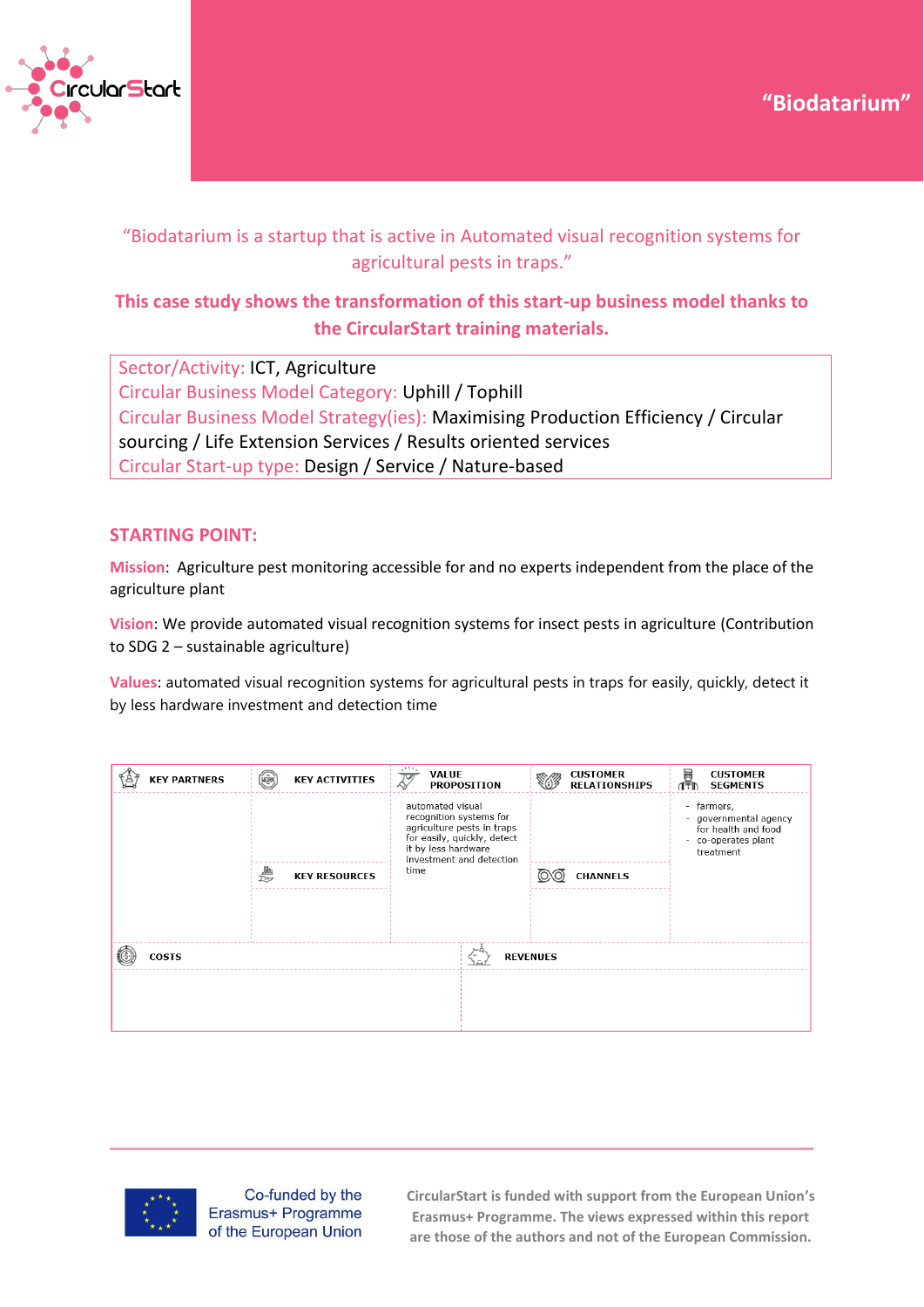



## **Initial circularity profile – Results from the application of the Assessment Tool**

#### **FOLLOWED LEARNING PATH:**

| <b>Units</b> | <b>IDEATION</b>  | <b>INTEGRATION</b>        | <b>VALIDATION</b>         | <b>IMPLEMENTATION</b> |
|--------------|------------------|---------------------------|---------------------------|-----------------------|
| Unit 1       | $\mathbf{x}$     | $\boldsymbol{\mathsf{x}}$ | $\boldsymbol{\mathsf{x}}$ |                       |
| Unit 2       | $\mathbf x$      | $\boldsymbol{\mathsf{x}}$ |                           | $\boldsymbol{x}$      |
| Unit 3       | $\mathbf x$      | $\boldsymbol{\mathsf{x}}$ |                           |                       |
| Unit 4       | $\mathbf x$      |                           |                           |                       |
| Unit 5       |                  |                           |                           |                       |
| Unit 6       |                  |                           |                           |                       |
| Unit 7       | $\mathbf{x}$     |                           |                           |                       |
| Unit 8       | $\boldsymbol{x}$ |                           |                           |                       |
| Unit 9       |                  |                           |                           |                       |



Co-funded by the Erasmus+ Programme of the European Union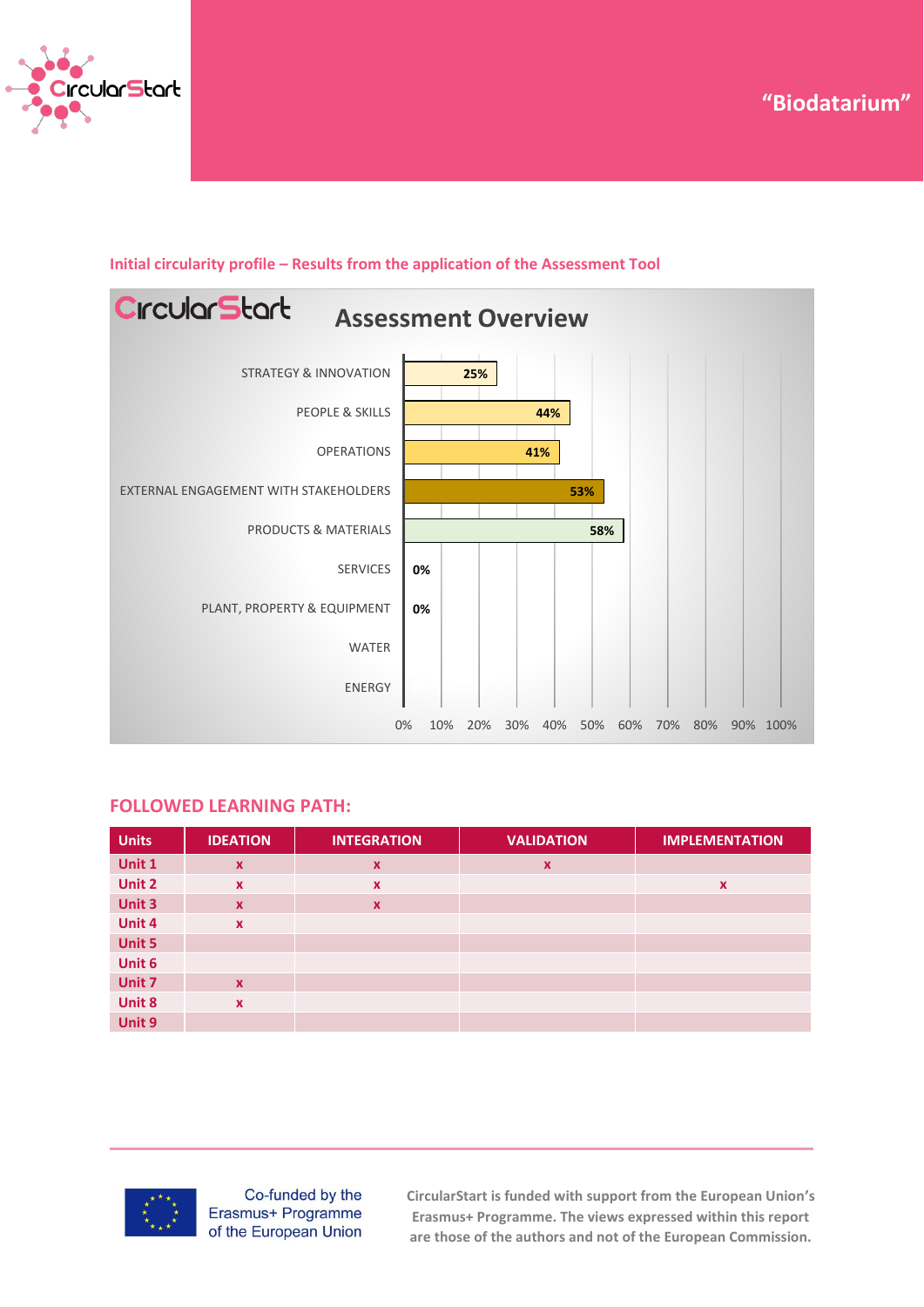

### **FINAL CIRCULAR BUSINESS MODEL:**

**Mission**: Agriculture pest monitoring and pot. treatment accessible for and no experts independent from the place of the agriculture plant

**Vision**: We automatically identify agricultural insect pests to facilitate monitoring in crops (Contribution to SDG 2 – sustainable agriculture, SDG 15 – sustainable use of ecosystems)

**Values**: automated visual recognition systems for agricultural pests in traps for easily, quickly detect, monitor and data generation for better treatment by less hardware investment and detection time





Co-funded by the Erasmus+ Programme of the European Union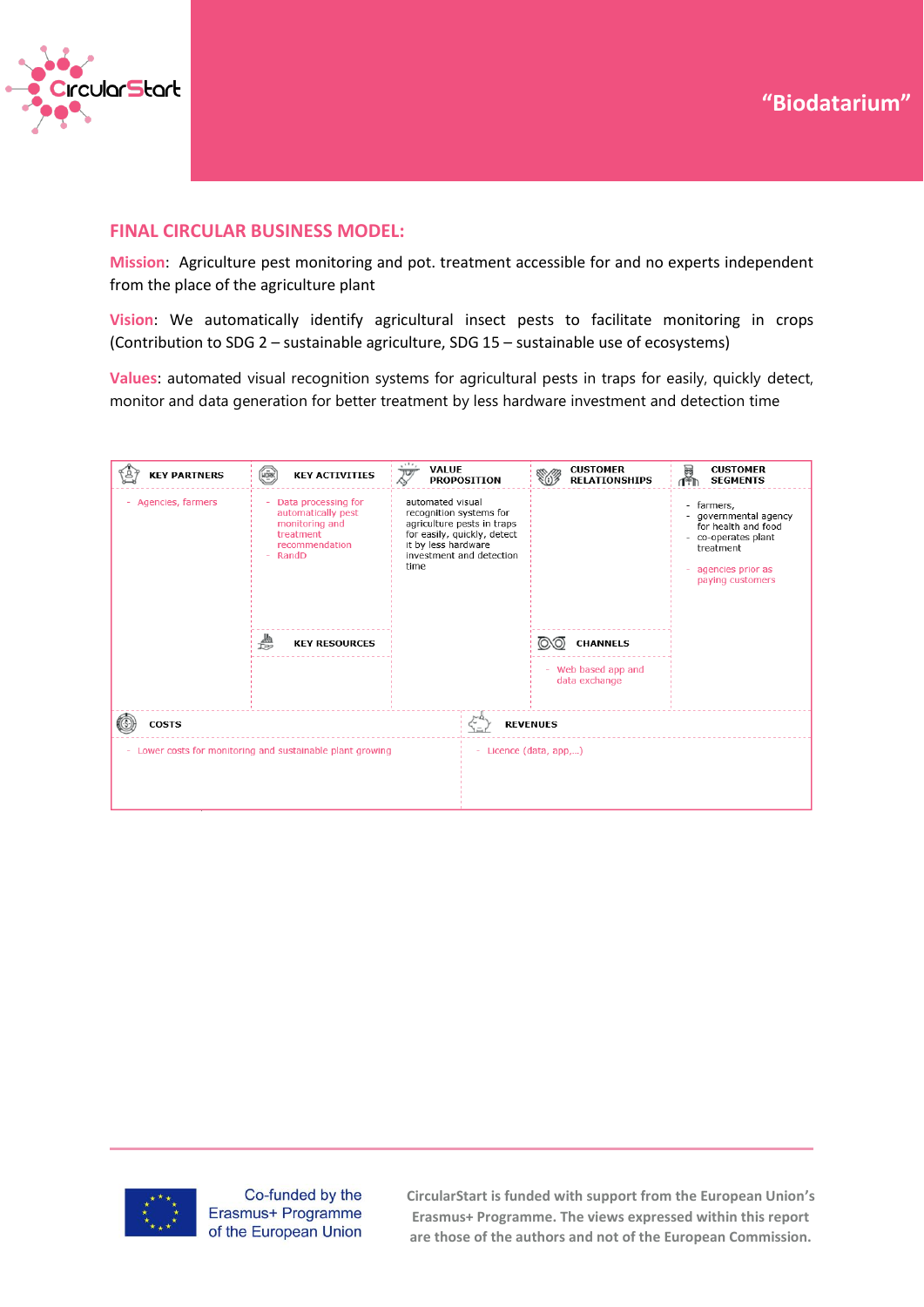



## **WHICH ELEMENTS/CHARACTERISTICS OF THE BUSINESS IDEA/MODEL WHERE IMPROVED THANKS TO THE CIRCULARSTART MATERIALS?**



- + **Vision**: + SDG 15 sustainable use of ecosystems
- **Mission:** + data generation for sustain treatment beside monitoring
- + **Key partners**: + including applied field research organisations

#### Customer value – de-crease use of not renewable plant growing agents







Co-funded by the Erasmus+ Programme of the European Union